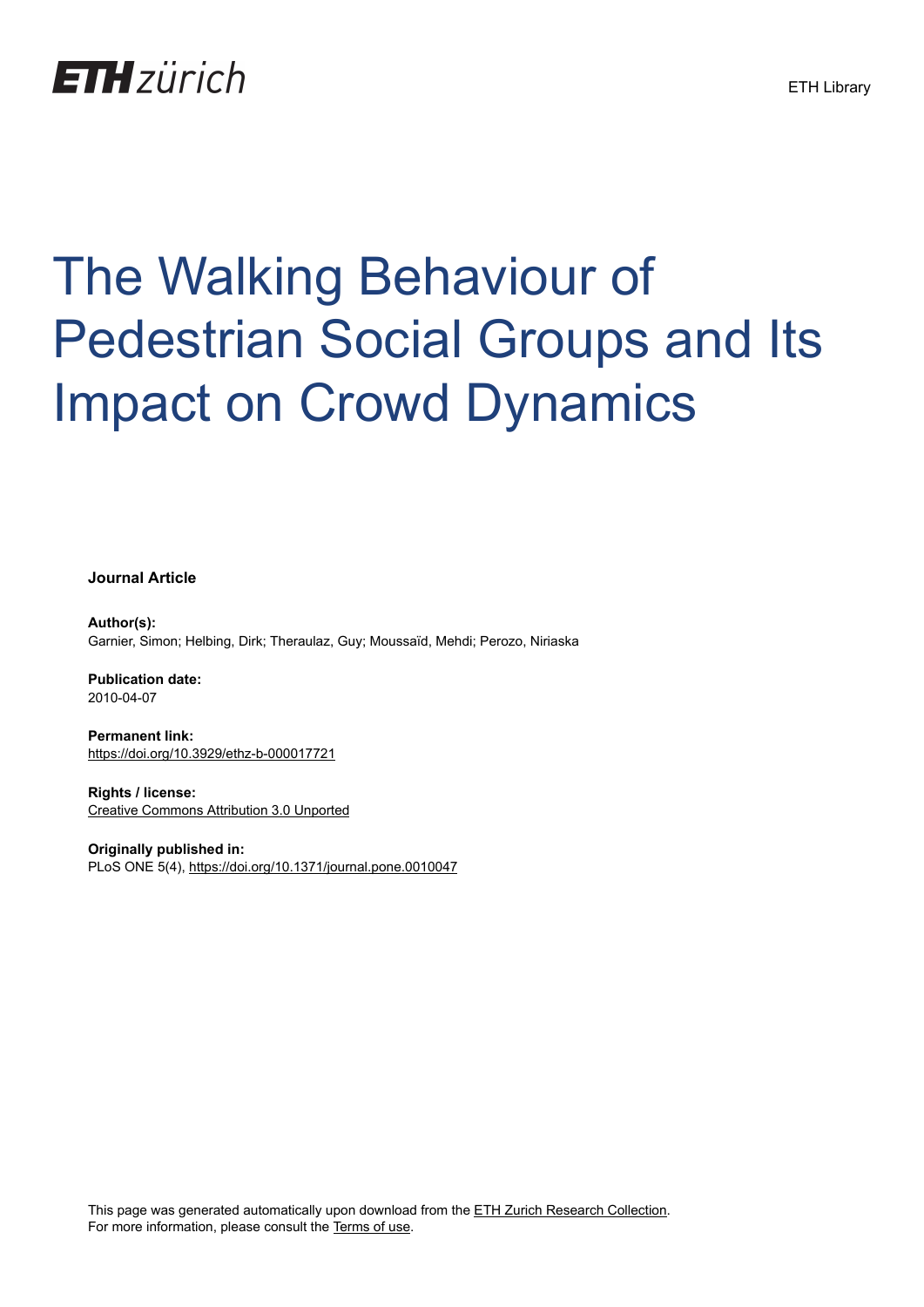### The Walking Behaviour of Pedestrian Social Groups and Its Impact on Crowd Dynamics

#### Mehdi Moussaïd $^{1,2,3}$ \*, Niriaska Perozo $^{1,4}$ , Simon Garnier $^1$ , Dirk Helbing $^{2,5}$ , Guy Theraulaz $^{1,3}$

1 Université de Toulouse Paul Sabatier, Centre de Recherches sur la Cognition Animale, Toulouse, France, 2 ETH Zurich, Swiss Federal Institute of Technology, Chair of Sociology, Zurich, Switzerland, 3 CNRS, Centre de Recherches sur la Cognition Animale, Toulouse, France, 4 Unidad de Investigación en Inteligencia Artificial, Universidad Centroccidental Lisandro Alvarado, Barquisimeto, Venezuela, 5 Santa Fe Institute, Santa Fe, New Mexico, United States of America

#### Abstract

Human crowd motion is mainly driven by self-organized processes based on local interactions among pedestrians. While most studies of crowd behaviour consider only interactions among isolated individuals, it turns out that up to 70% of people in a crowd are actually moving in groups, such as friends, couples, or families walking together. These groups constitute medium-scale aggregated structures and their impact on crowd dynamics is still largely unknown. In this work, we analyze the motion of approximately 1500 pedestrian groups under natural condition, and show that social interactions among group members generate typical group walking patterns that influence crowd dynamics. At low density, group members tend to walk side by side, forming a line perpendicular to the walking direction. As the density increases, however, the linear walking formation is bent forward, turning it into a V-like pattern. These spatial patterns can be well described by a model based on social communication between group members. We show that the V-like walking pattern facilitates social interactions within the group, but reduces the flow because of its ''non-aerodynamic'' shape. Therefore, when crowd density increases, the group organization results from a trade-off between walking faster and facilitating social exchange. These insights demonstrate that crowd dynamics is not only determined by physical constraints induced by other pedestrians and the environment, but also significantly by communicative, social interactions among individuals.

Citation: Moussaïd M, Perozo N, Garnier S, Helbing D, Theraulaz G (2010) The Walking Behaviour of Pedestrian Social Groups and Its Impact on Crowd Dynamics. PLoS ONE 5(4): e10047. doi:10.1371/journal.pone.0010047

Editor: Giuseppe Chirico, University of Milano-Bicocca, Italy

Received October 20, 2009; Accepted March 18, 2010; Published April 7, 2010

Copyright: © 2010 Moussaid et al. This is an open-access article distributed under the terms of the Creative Commons Attribution License, which permits unrestricted use, distribution, and reproduction in any medium, provided the original author and source are credited.

Funding: This work was supported by the ANR-08-SYSC-015. Mehdi Moussaid is supported by a jointly financed doctoral-engineer fellowship from ETH Zurich and the CNRS. The funders had no role in study design, data collection and analysis, decision to publish, or preparation of the manuscript.

Competing Interests: The authors have declared that no competing interests exist.

\* E-mail: moussaid@cict.fr

#### Introduction

The study of human crowd dynamics has recently found great interest in many research fields [1,2,3,4,5]. In order to develop reliable prediction models for the design of urban infrastructures, traffic management or crowd safety during mass events or evacuation processes, it is necessary to understand the local interaction laws underlying collective crowd dynamics.

While a lot is known about the 'physics' of crowd motion, such as the organization emerging around bottlenecks [6,7], the segregation of opposite flows in pedestrian counterstreams [8,9,10], or the turbulent movement in extremely dense crowds [11,12], it is surprising that social interactions among pedestrians in crowd have been largely neglected. Indeed, the great majority of existing studies investigated a crowd as a collection of isolated individuals, each having an own desired speed and direction of motion, see e.g. Refs. [9,10,13,14]. In practice, however, it turns out that the majority of pedestrians actually do not walk alone, but in groups [15,16,17]. As we will show in this article, up to 70% of observed pedestrians in a commercial street are walking in group. Early observations have shown that groups composed of two to four members are the most frequent, while groups of size five and larger are rare. In addition, group sizes are distributed according to a Poisson distribution [17].

To our knowledge, however, the characteristics of the motion of pedestrian groups have not been empirically studied so far. It is

basically unknown how moving group members interact with each other, with other pedestrians and with other groups. It also needs to be studied how such groups organize in space and how these spatial patterns affect the crowd dynamics. This is expected to be important for the planning of pedestrian facilities, mass events and evacuation concepts.

We note that the term 'group' is used here in its sociological sense [18], that is, not only referring to several proximate pedestrians that happen to walk close to each other, but to individuals who have social ties and intentionally walk together, such as friends or family members. In particular, the duration of the interaction and the communicative setting distinguish from an occasional agglomerate.

In this work, we analyze the organization of pedestrian social groups and their impact on the complex dynamics of crowd behavior. For this, we collected empirical data of the motion of pedestrian group by means of video recordings of public areas. Observations were made under low and moderate density conditions, called population A and B, respectively. We analyzed the behaviour of  $N_A = 260$  groups in population A and  $N_B = 1093$ groups in population B composed of two to four members (see Material & Methods). Relying on our observations, we developed an individual-based model of pedestrian behaviour. The model describes how an individual interacts with other group members and with outgroup pedestrians. By means of numerical simulations, we show that the model predicts the emergence of the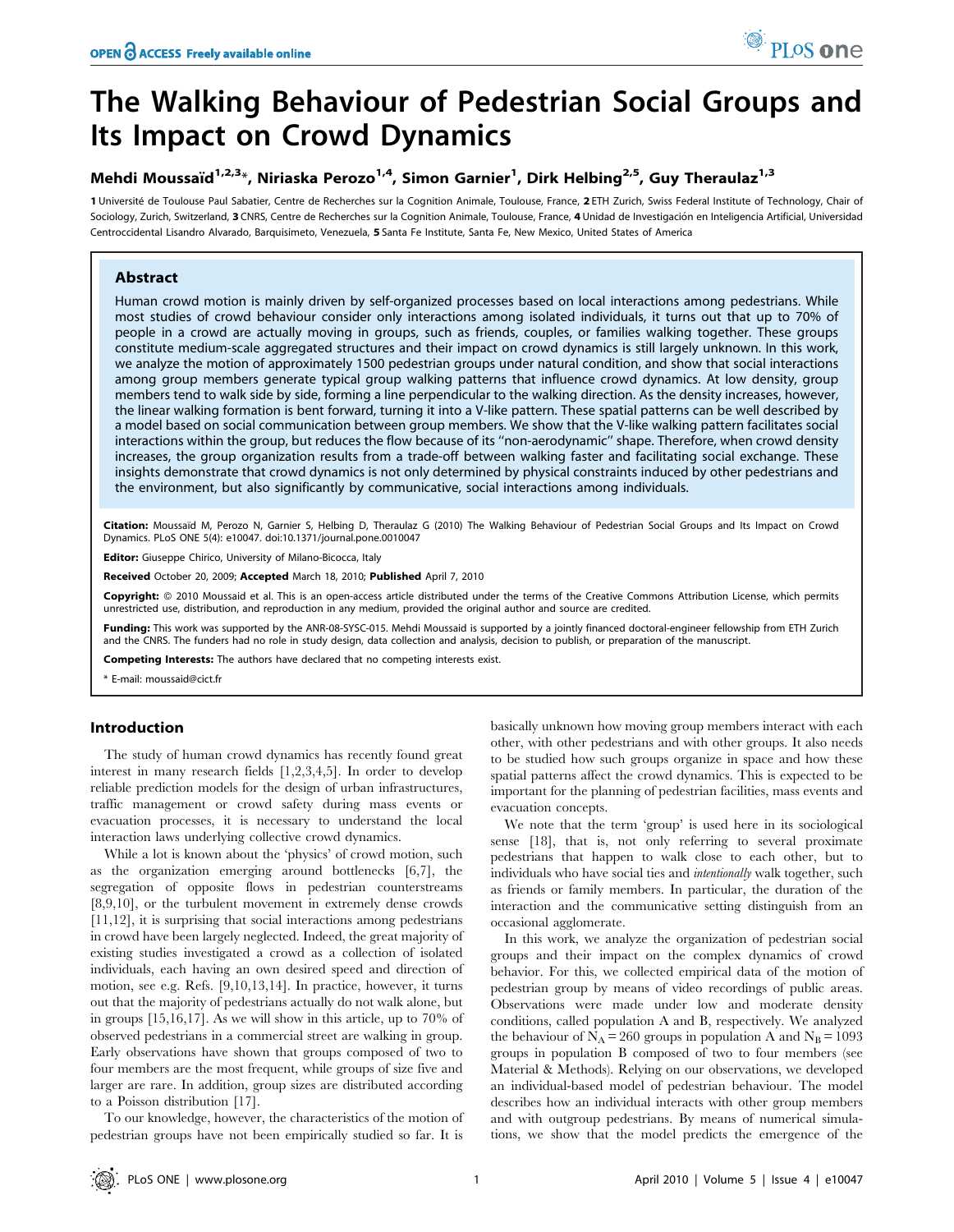empirically observed collective walking patterns well, and that pedestrian groups constitute a crucial component of the organization of human crowds.

#### Results

#### Empirical observations

According to our empirical analysis, the proportion of pedestrians belonging to a group is 55% in population A and 70% in population B, i.e. higher than the proportion of pedestrians walking alone. As shown in **figure 1**, the size of pedestrian groups in population  $A$ follows a zero-truncated Poisson distribution ( $p = 0.06$ ; on the basis of  $\chi^2$ -test), in agreement with previous observations [15,19]. In population B, the same tendency is observed, but the proportion of single pedestrians is lower than a Poisson distribution would predict, while the proportion of groups of size 2 is greater than expected  $(p<0.01)$ . This difference between populations A and B is probably related to the environments in which the observations were made: While population A was observed during the afternoon of a working day, population B was observed on a Saturday in a popular commercial walkway, where one expects a higher tendency for people to have a leisure walk with friends. Effects of the social environment have also been observed in the past [15,19], namely the higher frequency of groups in leisure areas such as shopping centres or public beaches. Past studies have suggested that the observed size distribution could be explained by assuming that individuals would independently join and leave a group with a typical probability per unit of time, which implies that the rate of losing a member is proportional to the group size. According to analytical calculations, this mechanism can generate the observed distributions [15].

Next, we have measured the average walking speed of observed pedestrians (figure 2). The speed of pedestrians is clearly dependent on the density level. At low density (population A), people walk faster than at higher density (population B). This is in agreement with previous empirical and theoretical studies of pedestrian traffic [20,21,22]. A new observation is that, in addition, pedestrian walking speeds decrease linearly with growing group size. Remarkably, the density level does not significantly affect the slope of the group-sizerelated speed decrease (ANCOVA,  $p = 0.19$ , with  $y = -0.04x+1.26$ in population A and  $y = -0.08x+1.24$  in population B).

We then investigated the spatial organisation of walking pedestrian groups to find out whether there are any specific patterns of spatial group organization, and how such patterns may



Figure 1. Observed group size distribution in populations A and B. The light grey curve indicates the zero-truncated Poisson fit  $(N_i=e^{-\lambda}\frac{n}{i!(1-e^{-\lambda})}$ ) with  $\lambda = 0.83$  and  $\lambda = 1.11$  for populations A and B, respectively.

doi:10.1371/journal.pone.0010047.g001



Figure 2. Effects of group size on walking speed. Average walking speed as a function of group size at low density (light grey) and moderate density (dark grey). Error bars indicate the standard error of the mean value. The fit curves are  $y = -0.04x+1.26$  for population A and  $y = -0.08x+1.24$  for population B.

doi:10.1371/journal.pone.0010047.g002

change with increasing density (see figure S1 of the supporting information). For this, we measured the average angle  $\alpha_{ii}$  and distance  $d_{ii}$  between pedestrians i and j, where i and j belong to the same group and  $j$  is  $i$ 's closest neighbour on the right-hand side, as sketched in **figure 3**. Numerical measurements for each group size and density level are provided in table 1. On the basis of the average angle and distance values for all pairs of pedestrian  $(i, j)$ , it is possible to reconstruct and visualize the observed patterns of spatial organization, as shown in **figure 4**.

At low density (population A), we observed that group members walked in a horizontal formation, where each pedestrian had his/ her partners on the sides, at an angle of  $\pm 90^{\circ}$  to the walking direction. A series of student t-tests revealed that the angle  $\alpha_{ii}$  was not different from 90° for groups of size two  $(p_{12} > 0.5)$ , three  $(p_{12} = 0.14; p_{23} > 0.5)$ , and four  $(p_{12} = 0.13; p_{23} > 0.5; p_{34} = 0.47)$ . This configuration facilitates social interactions within the groups because each member can easily communicate with his partners without turning the back to any of them.

At higher density levels (population B), the available space around the group is reduced. Group members can no longer maintain the same linear organization without interfering with



Figure 3. Illustration of the measurement method. We define  $\alpha_{ij}$ and  $d_{ii}$  as the angle and distance between pedestrians i and j, where i and  $j$  belong to the same group and  $j$  is  $i's$  closest neighbour on the right-hand side.

doi:10.1371/journal.pone.0010047.g003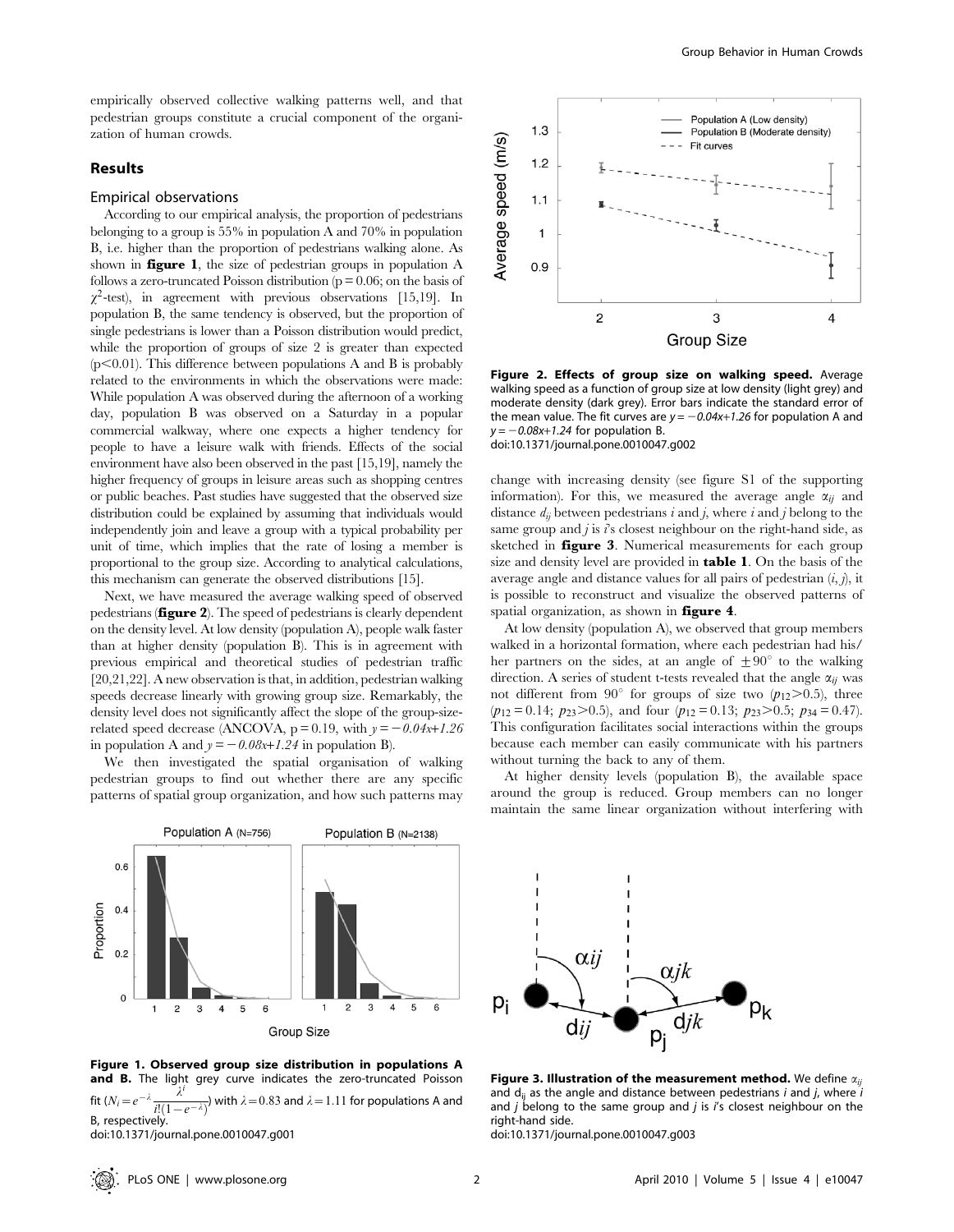Table 1. Average angle and distance values between group members for each group size and density level.

|            |          | <b>Population A</b> |                | <b>Population B</b> |                    |
|------------|----------|---------------------|----------------|---------------------|--------------------|
|            |          | $\alpha_{ij}$ (deg) | $d_{ii}$ (m)   | $\alpha_{ij}$ (deg) | $d_{ii}$ (m)       |
| $Size = 2$ | $p_1p_2$ | 89.8 $(\pm 1.12)$   | $0.78 (+0.02)$ | $90.3 (+0.80)$      | $0.54 (+0.01)$     |
| Size = 3   | $p_1p_2$ | $97.8 (+ 5.14)$     | $0.79 (+0.05)$ | $107.9 (+ 2.84)$    | $0.55~(\pm 0.01)$  |
|            | $p_2p_3$ | 87.1 $(\pm 4.46)$   | $0.81 (+0.10)$ | $70.6 (+ 2.55)$     | $0.62 (+0.04)$     |
| $Size = 4$ | $p_1p_2$ | $99.2 (+6.33)$      | $0.87 (+0.06)$ | $102.3 (+5.85)$     | 0.67 ( $\pm$ 0.02) |
|            | $p_2p_3$ | $87.7 (+6.54)$      | $0.93 (+0.09)$ | 86.0 ( $\pm$ 4.71)  | $0.66 (+0.02)$     |
|            | $p_3p_4$ | $85.4 (+5.01)$      | $0.80 (+0.05)$ | 76.6 ( $\pm$ 5.09)  | $0.64 (+0.03)$     |

Values between brackets indicate the standard error of the mean.

doi:10.1371/journal.pone.0010047.t001

out-group pedestrians. As shown in table 1, the average distances between group members was, in fact, reduced. Moreover, the configuration of the group changed: In groups of size 3, we observed that the middle pedestrian  $(p_2)$  tended to stand back, while the pedestrians  $p_1$  and  $p_3$  got closer to each other. This generated a 'V'-like formation, where the angle  $\alpha_{12}$  was greater than 90 $^{\circ}$  (108 $^{\circ}$  ± 3; a unilateral t-test supports the difference from 90° with a value of p $>0.5$ ) and angle  $\alpha_{23}$  is lower than 90° (71<sup>°</sup>  $\pm$  2; p>0.5 by unilateral t-test). In the same way, for groups of size 4, pedestrians  $p_2$  and  $p_3$  tend to move back, leading to a 'U'- like formation (a series of t-tests confirms that  $\alpha_{12}$  is greater than 90° with a value of p $> 0.5$ ,  $\alpha_{23}$  is not different from 90° with  $p = 0.21$ , and  $\alpha_{34}$  is smaller than  $90^{\circ}$  with a value of p $> 0.5$ ). Therefore, the horizontal walking formation observed at low density is bent when the density level increases, allowing the group to occupy a smaller area. However, it is surprising that the bending is forward in walking direction, not backward as expected for a flexible structure moving against an opposite flow. This suggests that this structure is actively created and maintained in order to support certain functions (e.g. better communication).



Figure 4. Average patterns of organization. The positions of pedestrians are reconstructed from the empirical angle and distance values provided in table 1 (dark grey), and from simulation results (light grey). The best fit parameters were obtained through a calibration process and amount to  $\beta_1 = 4$ ;  $\beta_2 = 3$ ;  $\beta_3 = 1$ ; d<sub>o</sub> = 0.8 m;  $\phi = 90^\circ$ . doi:10.1371/journal.pone.0010047.g004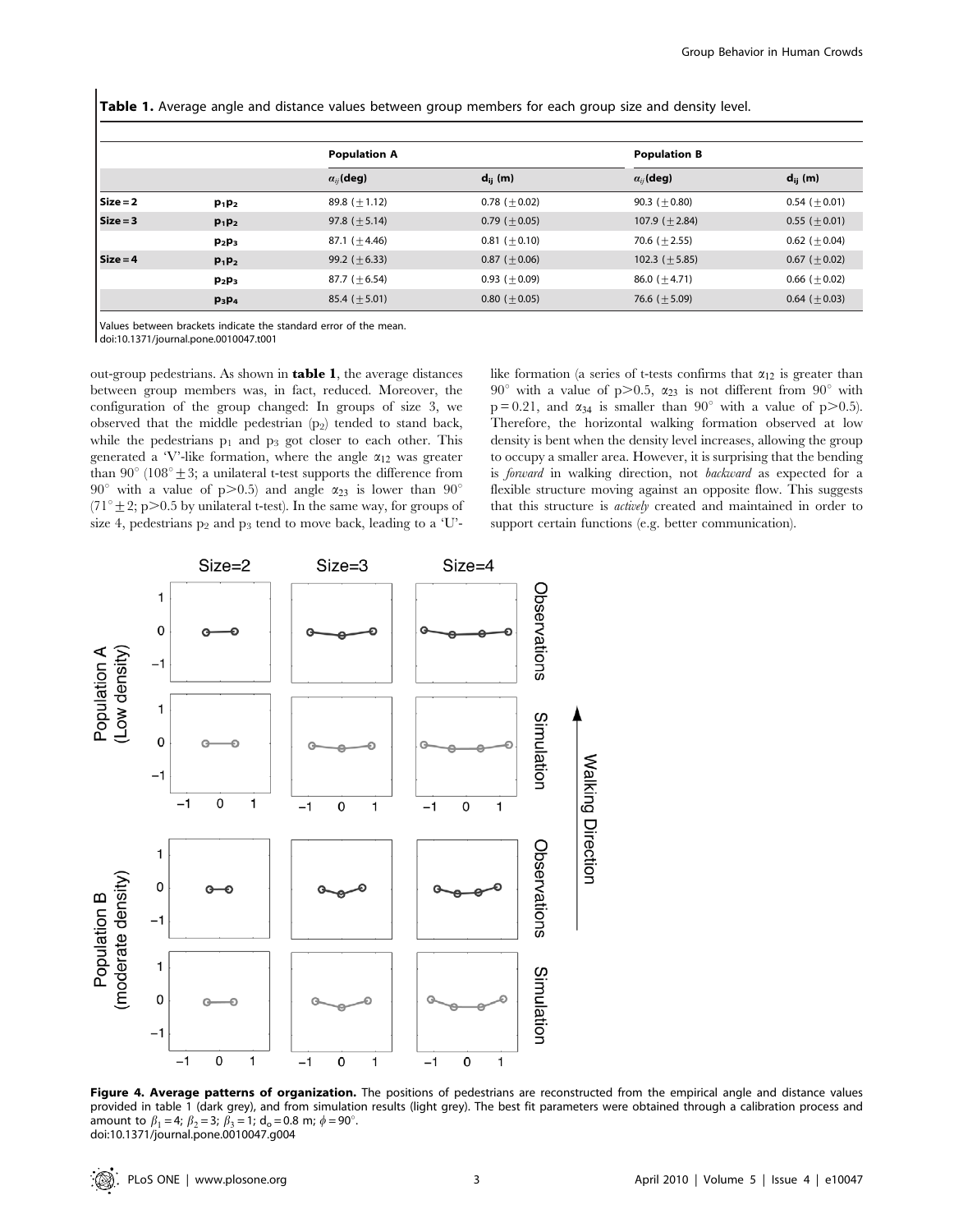#### Mathematical model

To better understand the above empirical results, we extend an existing model of pedestrian behavior to include social interactions among people walking in groups. For this, we rely on the experimental specification of the social force model, that has been experimentally calibrated and validated in a previous work [9]. The basic modelling concept suggests that the motion of a pedestrian  $i$  can be described by the combination of a driving from  $\overrightarrow{f}_i$  that reflects a pedestrian's motivation to move in a given function at a certain desired speed, a repulsive force  $\vec{f}_{ij}$ describing the effects of interactions with other isolated pedestrians *i*, and  $\overrightarrow{f}_i^{\text{wall}}$  reflecting the repulsive effects of boundaries such as walls or obstacles in streets (see Material & Methods for the mathematical specification of these interactions forces).

In this section, we formulate a new interaction term  $\overrightarrow{f}_i^{group}$ describing the response of pedestrian  $i$  to other group members. Therefore, the complete equation of motion reads

$$
\frac{d\overrightarrow{v}_i}{dt} = \overrightarrow{f}_i^0 + \overrightarrow{f}_i^{wall} + \sum_j \overrightarrow{f}_j + \overrightarrow{f}_i^{group}.
$$

We postulate that the observed patterns of group organization result from the desire of their respective members to communicate with each other. Therefore, individuals continuously adjust their position to facilitate verbal exchange, while trying to avoid collisions with in-group members and out-group pedestrians. In particular, it has been shown that the gaze direction and eye contact are essential features of group communication, as it helps to get a feedback about the other persons' reactions [23,24,25]. Accordingly, we introduce a vision field as an important component of our pedestrian simulation model.

In a group of size N, we define a gazing direction vector  $\overrightarrow{H}_i$  for each of its members i. The angle of vision of pedestrian i is  $\phi$ degrees to the left and to the right of the gazing direction. In addition, we define the point **c**; as the centre of mass of all other group members walking with pedestrian  $i$  (**figure 5**).

In our computer simulations, group members turn their gazing direction to see their partners. To do so, the gazing direction vector  $\vec{H}_i$  is rotated by an angle  $\alpha_i$ , so that point  $\mathbf{c}_i$  is included in the vision field of pedestrian  $i$  (as sketched in **figure 5**).

However, the greater  $\alpha_i$ , the less comfortable is the turning for walking. Therefore, we assume that pedestrian  $i$  adjusts its position to reduce the head rotation  $\alpha_i$ . This is modeled by the acceleration term

$$
\overrightarrow{f}_i^{vis} = -\beta_1 \alpha_i \overrightarrow{V}_i,
$$

where  $\beta_1$  is a model parameter describing the strength of the social



Figure 5. Illustration of the model variables. a)  $\overrightarrow{H}_i$  is the gazing direction vector of pedestrian i. The dashed lines represent the borders of the visual field. b) Pedestrian i rotates his head direction by an angle  $\alpha$ , so that the focus point  $c_i$  is included in the vision field. doi:10.1371/journal.pone.0010047.g005

interactions between group members, and  $\overrightarrow{V}_i$  is the velocity vector of pedestrian i. The related deceleration is assumed to be proportional to the head rotation  $\alpha_i$ . At the same time, pedestrian i keeps a certain distance to the group's center of mass. According to our observations, the average to the center of mass increases with group size. Therefore, we define a second acceleration term

$$
\overrightarrow{f}_i^{att} = q_A \beta_2 \overrightarrow{U}_i,
$$

where  $\beta_2$  is the strength of the attraction effects and  $\overrightarrow{U}_i$  is the unit vector pointing from pedestrian  $i$  to the center of mass. Furthermore  $q_A = 1$  if the distance between pedestrian i and the group's centre of mass exceeds a threshold value, otherwise  $q_A = 0$ . According to the data collected under low density conditions, the threshold value can be approximated as  $\frac{(N-1)}{2}$  meters.

Finally, we add a repulsion effect so that group members do not overlap each other, which is simply defined as

$$
\overrightarrow{f}_{i}^{rep}=\sum\nolimits_{k}q_{R}\beta _{3}\overrightarrow{W}_{ik}.
$$

Here,  $\overrightarrow{W}_{ik}$  is the unit vector pointing from pedestrian *i* to the group member  $k$ , and  $\beta_3$  is the repulsion strength. Moreover,  $q_R$ = 1 if pedestrians i and k overlap each other (when the distance  $d_{ik}$  is smaller than a threshold value  $d_{o}$ , that is one body diameter plus some safety distance), otherwise  $q_R = 0$ .

In summary, the social interaction term  $\overrightarrow{f}_i$ is defined as:

$$
\overrightarrow{f}^{group}_{i} = \overrightarrow{f}^{vis}_{i} + \overrightarrow{f}^{att}_{i} + \overrightarrow{f}^{rep}_{i}.
$$

#### Simulation results

Computer simulations of the above model were performed in a way reflecting the empirical conditions of populations A and B (see Material & Methods). As for the observed data, we measured the average angle and distance between each pair of pedestrians, and studied the related pattern of organization. Simulated groups form collective walking patterns that match the empirical ones very well (see figure 4). In particular, a series of Student t-tests reveals no significant difference between the observed angle distributions and the predicted ones (see the table S1 in Supporting information). The spatial pattern of the group is mainly influenced by parameter  $\beta_1$ , representing the strength of the social interactions between group members (**figure 6**). When setting  $\beta_1 = 0$ , group members only try to stick together with no communication rule, and tend to form an ''aerodynamic'' inverse V-like shape. In contrast, for the realistic value  $\beta_1 = 4$ , groups form the observed forwardly directed V-like pattern, which, however, affects the overall walking speed of the crowd.

In accordance with empirical results, the model predicts a linear decrease of the walking speeds with increasing group size, with a similar slope for both density levels. An ANCOVA test delivers a p-value of 0.071 thereby accepting the hypothesis that the slopes are not different, with  $y = -0.05x+1.3$  at low density and  $y = -0.07x+1.2$  at moderate density.

#### **Discussion**

When studying crowd dynamics, the majority of previous publications have neglected the influence of pedestrians groups.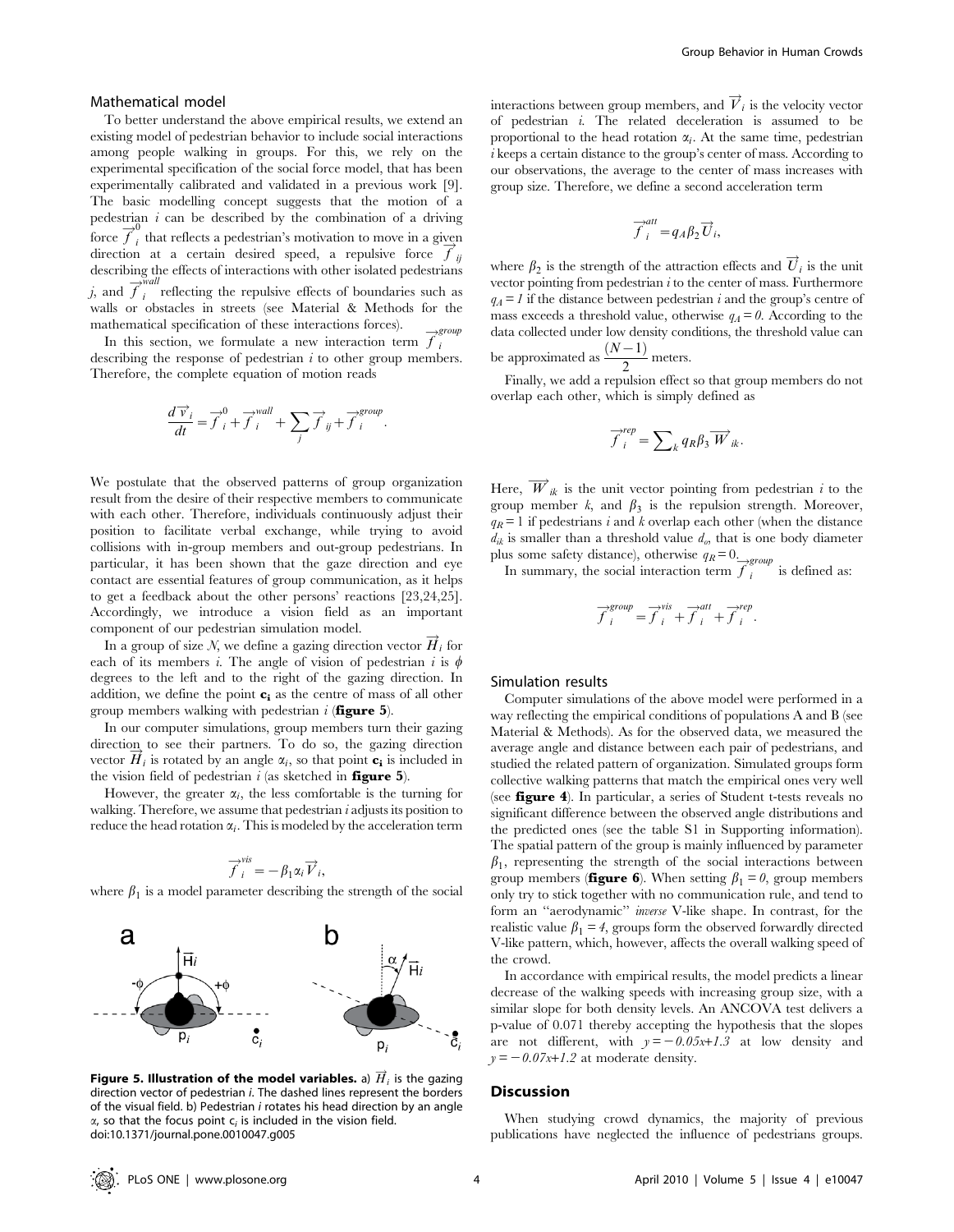

Figure 6. Simulation results for pedestrian groups with and without communication-enhancing interactions. (a) Speed-density curves showing the impact of group organization on traffic efficiency. For  $\beta_1 = 0$ , group members are attracted by the group's centre of mass only letting them stay together. This creates an inverse Vshaped configuration. For  $\beta_1 = 4$ , the value determined from our empirical observations, group members adapt their position to see the other group members, creating a V-shaped configuration. The dashed curve corresponds to simulations with isolated pedestrians only (no groups). (b) Illustration of typical group patterns for  $\beta_1 = 0$  and  $\beta_1 = 4$  at  $\alpha$  density of 0.25 ped/m<sup>2</sup>. The simulation parameters are the same as in figure 4.

doi:10.1371/journal.pone.0010047.g006

Despite past observations revealing the existence of groups in pedestrian crowds, nothing was known about the spatial organization of moving groups and their impact on the overall crowd dynamics. Combining empirical observations with a properly extended interaction model, we have shown how social interactions among group members generate a typical group organization.

Our empirical observations reveal that much of pedestrian traffic is actually made up of groups. In our data, only one third of observed pedestrians were walking alone. Furthermore, it turns out that pedestrian groups have an important impact on the overall traffic efficiency. This underlines the necessity to consider groups in futur studies of pedestrian dynamics.

We found that typical group walking patterns emerge from local interactions among group members. At low density, group members tend to walk side-by-side, forming a line perpendicular to the walking direction, thereby occupying a large area in the street. Hence, when the local density level increases, the group needs to adapt to the reduced availability of space. This is done by the formation of 'V'-like or 'U'-like walking patterns in groups with three or four members, respectively. As shown by numerical simulations, these configurations are emergent patterns resulting from the tendency of each pedestrian to find a comfortable walking position supporting communication with the other group members.

However, the walking efficiency is considerably affected by the fact that 'V'-like and 'U'-like configurations are convex shapes, which do not have optimal 'aerodynamic' features. Indeed, a concave shape, such as an inverse 'V' shape, would be advantageous since it would support the movement against a flow of people (as the flight formation of migrating birds such as geese or ducks reduces the aerodynamic friction [26,27]).

Additional computer simulations show that the model parameter  $\beta_1$  representing the strength of social interactions among group members is essential to capture the dynamics of the system (see **figure 6a**). When  $\beta_1$  is set to 0 (i.e. when group members would only try to stick together with no communication rule), an inverse 'V'-like configuration is generated and the walking speed is

close to a situation with isolated individuals only (compare the dashed and dark grey curves in **figure 6**). In contrast for  $\beta_1 = 4$ , the value determined from our empirical results, the speed is reduced by an average of 17% (see light grey curve). Therefore, two conflicting tendencies are involved: to walk fast and efficiently at minimum 'friction' (generating an inverse 'V'-like configuration), and to have social interactions with group members (supporting a 'V'-like configuration). At very low density, both tendencies are compatible, as pedestrians can walk side by side at a speed close to the desired one. At moderate densities, however, it appears that the social interactions are given a greater importance, supporting a V and U-like configuration, as empirically observed. However, it could happen that, when the density reaches very high levels, the physical constraints would prevail over the social preferences, and group members would start walking one behind another, forming a 'river-like' following pattern, as reported by Helbing et al. [28].

One may also ask how groups with more than four members would organise. It is, in fact, unlikely that a group of ten people would still walk side by side. This would require that each group member wanted to communicate with all the others at the same time. Instead, it expected that large groups (such as tourists or hiking groups) would typically split up. The most plausible explanation for group splitting is that, when group members are too far away from each other to communicate, they only consider those in the immediate surrounding. Consequently, clusters of two to four people would emerge within the group. In our model, this could be implemented by specifying the focus point  $c_i$  of pedestrian i not as the centre of mass of all other group members, but only a few of them.

In addition, one may expect a leader effect in pedestrian groups. For example, it is known that the distribution of spoken contributions among group members is not equal during a conversation. It rather follows a Poisson distribution, where a few members speak most of the time, while the others listen [29,30]. Therefore, it is likely that pedestrians who talk more would end up in the middle of the group and the listeners would walk on the sides. In the same way, large groups would probably split up into subgroups around those who talk most. It will be interesting to test this hypothesis experimentally in the future.

In summary, social interactions are a crucial aspect of the organization of human crowds, which should to be taken into account in future studies of crowd behavior.

#### Materials and Methods

#### Ethics statement

No ethics statement is required for this work. Video recordings of pedestrian crowds were made in public areas and the data were analyzed anonymously.

#### Empirical observations

The data for population A were collected during spring 2006 in a public place in the city of Toulouse, France, while data for population B were collected during spring 2007 in a crowded commercial walkway on a Saturday afternoon. Observations were made with a digital camera (SONY DCR-TRV950E,  $720\times576$ pixels) during two hours at a frequency of one frame per second and five frames per second for population A and B, respectively. Pedestrian positions were then manually tracked by means of a dedicated software developed in our team, and their coordinates were reconstructed after correction of the camera lens distortion. A total of 1098 and 3461 pedestrians were tracked in population A and B respectively. People belonging to the same group were identified with a series of criteria defined in previous studies on pedestrian groups [17]. In particular, group membership was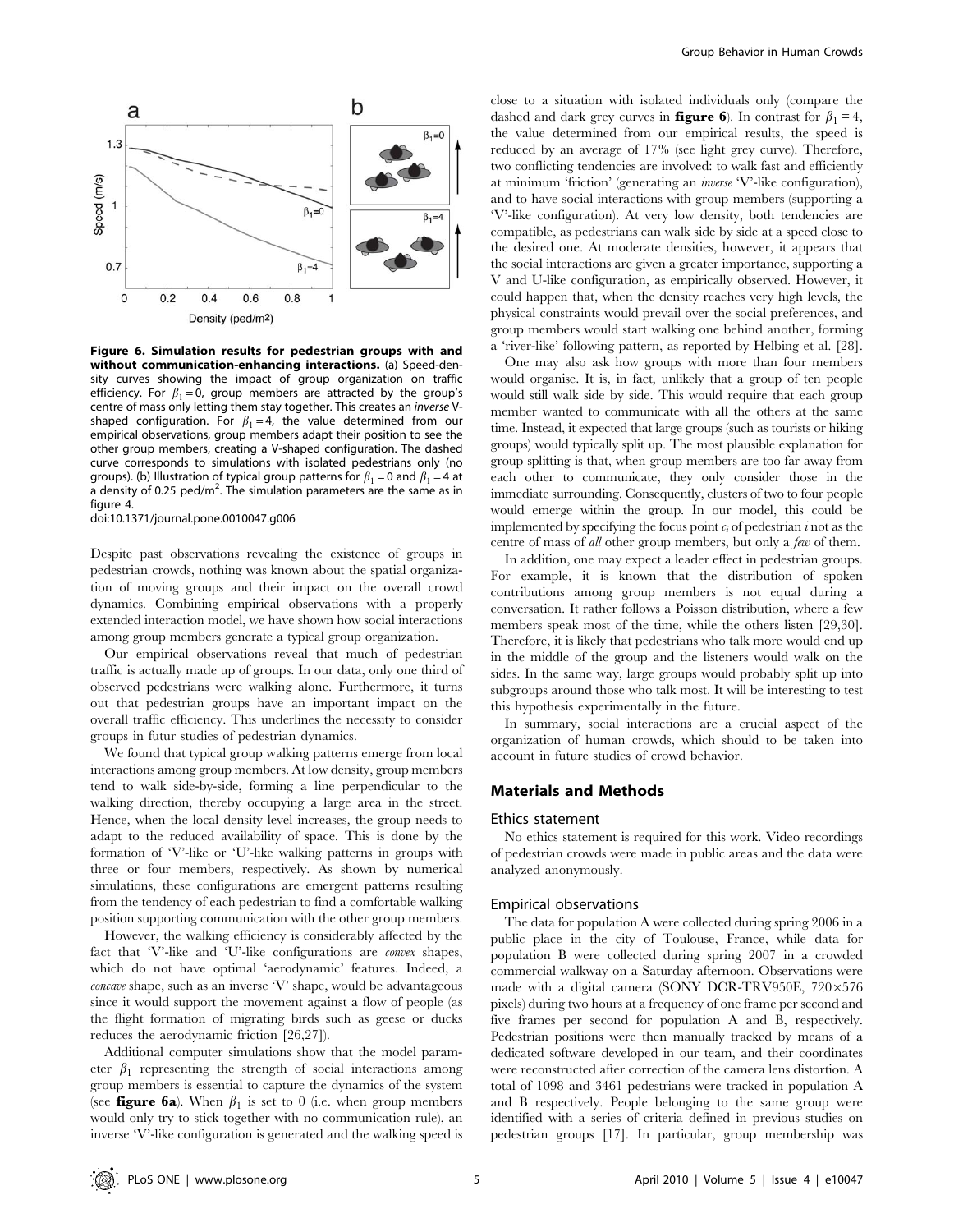identified by a clear social interactions among group members, such as talking, laughter, smiles or gesticulation. On average, populations A and B were characterized by global density levels of 0.03 and 0.25  $\rm{peds/m}^2,$  respectively. In both populations, the speed of each group was computed as the average speed of its group members. Groups which temporarily stopped their motion were detected according to the procedure described by Collins et al. [31] and not considered in the computation of the average walking speed and the spatial patterns (but included in the density measurement).

#### Model and Simulation Design

According to previous work, the motion of an isolated pedestrian  $i$  can be well described by means of three different acceleration components [10]: (1) the acceleration behavior  $\overline{f}_i^0$ , reflecting the pedestrian's desire to move in a particular direction at a certain speed, (2) repulsive effects  $\overrightarrow{f}_i^{wall}$  on the pedestrian due to boundaries, and (3) interaction effects  $\overrightarrow{f}_{ij}$ , reflecting the response of pedestrian  $i$  to other pedestrians  $j$ .

The acceleration behavior  $\overline{f}_i^0$  was experimentally measured in past studies [9] and can be well described by

$$
\overrightarrow{f}_i^0 = \frac{d\overrightarrow{v}_i}{dt} = \frac{v_i^0 \overrightarrow{e}_i^0 - \overrightarrow{v}_i(t)}{\tau}.
$$

This relationship reflects the adaptation of the current velocity  $\vec{v}_i$ of pedestrian i to a desired speed  $v_i^0$  and a desired direction of motion  $\vec{e}_i^0$  within a certain relaxation time  $\tau$ . The empirically determined parameter values are  $v_i^0 = 1.3m/s$  and  $\tau = 0.5$  s.

Interactions  $\overrightarrow{f}_i^{wall}$  with the boundaries have been specified in agreement with previous findings [13], i.e. as an exponentially decaying function of the distance  $d_w$  perpendicular to the boundary:  $\overrightarrow{f}_i^{wall}(d_w) = ae^{-d_w/b}$ . The parameters  $a = 10$  and  $b = 0.1$  reflect that the wall repulsion extends over 30 cm.

Finally, the pedestrian interactions  $\overrightarrow{f}_y$  have been specified according to the experimental model described by Moussaïd et al. [9].

The model parameters given in the caption of figure 4 represent the calibration result of a systematic scan of the parameter space, during which group motion was simulated with parameter values from reasonable ranges, identifying the parameter combination that generated the best agreement with the empirical observations. The comparison with the empirical data was made on the basis of the average angle and distance values between pedestrians given in Table 1.

#### References

- 1. Helbing D, Molnar P, Farkas IJ, Bolay K (2001) Self-organizing pedestrian movement. Environment and Planning B: Planning and Design 28: 361–383.
- 2. Ball P (2004) Critical Mass: How One Thing Leads to Another. New York: Farrar, Straus and Giroux.
- 3. Couzin I, Krause J (2003) Self-organization and collective behavior in vertebrates. Advances in the Study of Behavior 32: 1–75.
- 4. Sumpter D (2006) The principles of collective animal behaviour. Philosophical Transactions of the Royal Society B: Biological Sciences 361: 5–22.
- 5. Daamen W, Hoogendoorn S (2002) Controlled experiments to derive walking behaviour. Journal of Transport and Infrastructure Research 3: 39–59.
- 6. Hoogendoorn S, Daamen W (2005) Pedestrian Behavior at Bottlenecks. Transportation Science 39: 147–159.
- 7. Kretz T, Grünebohm A, Schreckenberg M (2006) Experimental study of pedestrian flow through a bottleneck. Journal of Statistical Mechanics: Theory and Experiments P10014.
- 8. Kretz T, Grünebohm A, Kaufman M, Mazur F, Schreckenberg M (2006) Experimental study of pedestrian counterflow in a corridor. Journal of Statistical Mechanics: Theory and Experiments P10001.

In our computer simulations, pedestrians started with random positions and with a random specification of the walking direction parallel to the street. Members of a group started one meter away from each other, having the same desired walking direction. The desired speeds were normally distributed with mean value 1.3 m/s and standard deviation 0.2 m/s, to reflect the natural variability of pedestrian behavior. The simulations were performed with periodic boundary conditions. In order to reflect the environment where the data were collected, the street dimension was set to  $18\times18$  meters and  $5\times14$  meters for the low-density scenario and the moderate-density scenario, respectively. The number  $N_s$  of groups of size s was specified in such a way that the density level in the simulation was the same as the empirically observed one for population A and B, i.e.  $N_1 = 2$ ,  $N_2 = 1$ ,  $N_3 = 1$ , and  $N_4 = 1$  at low density corresponding to population A, and  $N_1 = 5$ ,  $N_2 = 2$ ,  $N_3 = 1$ , and  $N_4 = 1$  at moderate density corresponding to population B. Measurements were made after 10 seconds of simulation which was enough for the walking patterns to appear, and over a time period of 5 seconds. Simulation results were averaged over 1000 runs. The time step was set to  $\delta t = 1/20s$ .

#### Supporting Information

Figure S1 Observed patterns of spatial organization. The group's centre of mass is located at the origin and the red points indicate the average positions of group members. The black bars indicate the standard deviation of the average positions along the x and y axes.

Found at: doi:10.1371/journal.pone.0010047.s001 (3.23 MB TIF)

Table S1 Comparison between observed and simulated patterns. The table shows the results of a series of t-tests comparing the observed and predicted distributions of angle  $\alpha_{ii}$  for group size two, three and four in population A and B.

Found at: doi:10.1371/journal.pone.0010047.s002 (0.05 MB DOC)

#### Acknowledgments

We are grateful to Toulouse's city hall for their support that made this work possible. We thank Christian Jost, Jacques Gautrais, Alexandre Campo, Jeanne Gouëllo, Mathieu Moreau and the members of the EMCC research group in Toulouse for inspiring discussions, as well as four anonymous reviewers for helpful comments on the manuscript.

#### Author Contributions

Conceived and designed the experiments: GT. Performed the experiments: MM NP SG. Analyzed the data: MM NP SG DH. Wrote the paper: MM DH GT.

- 9. Moussaïd M, Helbing D, Garnier S, Johansson A, Combe M, et al. (2009) Experimental study of the behavioural mechanisms underlying self-organization in human crowds. Proceedings of the Royal Society B: Biological Sciences 276: 2755–2762.
- 10. Helbing D, Molnar P (1995) Social force model for pedestrian dynamics. Physical Review E 51: 4282–4286.
- 11. Helbing D, Johansson A, Al-Abideen H (2007) The Dynamics of crowd disasters: an empirical study. Physical Review E 75: 046109.
- 12. Yu W, Johansson A (2007) Modeling crowd turbulence by many-particle simulations. Physical Review E 76: 046105.
- 13. Johansson A, Helbing D, Shukla P (2007) Specification of the social force pedestrian model by evolutionary adjustment to video tracking data. Advances in Complex Systems 10: 271–288.
- 14. Antonini G, Bierlaire M, Weber M (2006) Discrete choice models of pedestrian walking behavior. Transportation Research Part B 40: 667–687.
- 15. Coleman JS, James J (1961) The equilibrium size distribution of freely-forming groups. Sociometry 24: 36–45.
- 16. Aveni A (1977) The Not-So-Lonely Crowd: Friendship Groups in Collective Behavior. Sociometry 40: 96–99.